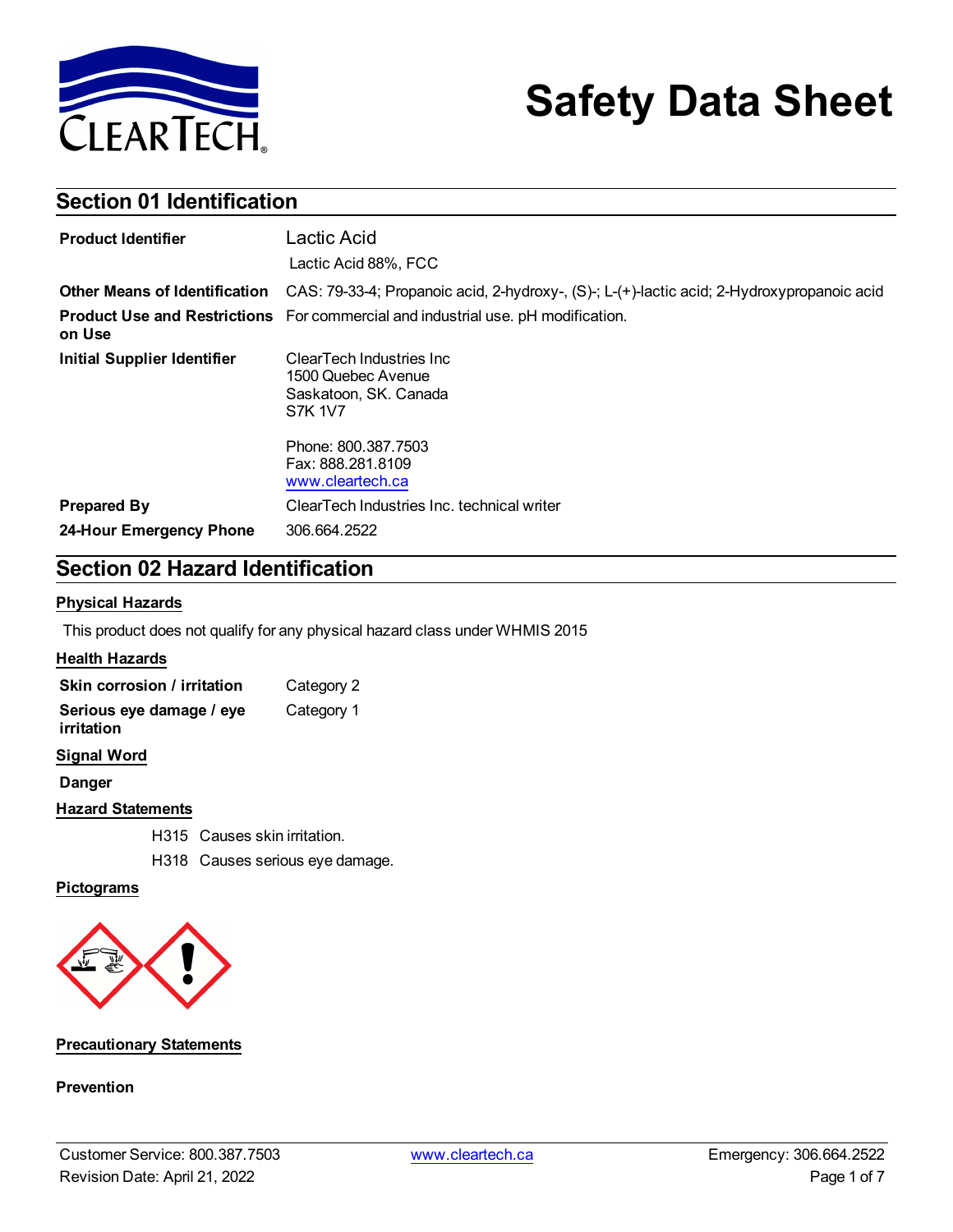- P264 Wash affected body parts thoroughly after handling.
- P280 Wear protective gloves, eye protection, face protection

#### **Response**

- P303 P352 P332 IF ON SKIN (or hair): Wash with plenty of water. If skin irritation occurs: Get medical advice / P313 P362 P364 attention. Take off contaminated clothing and wash it before reuse.
- P305 P351 P338 IF IN EYES: Rinse cautiously with water for several minutes. Remove contact lenses, if present P310 and easy to do. Continue rinsing. Immediately call a POISON CENTER or doctor.

#### **Hazards Not Otherwise Classified**

Not available

#### **Supplemental Information**

Not available

## **Section 03 Composition / Information on Ingredients**

#### **Hazardous Ingredients:**

| <b>Chemical name</b>             | Common name(s) | <b>CAS number</b> | Concentration (w/w%) |
|----------------------------------|----------------|-------------------|----------------------|
| Propanoic acid, 2-hydroxy-, (S)- | Lactic acid    | 79-33-4           | $≥88.0\%$            |

## **Section 04 First-Aid Measures**

#### **Description of necessary first-aid measures**

**Inhalation** Remove source of exposure or move person to fresh air and keep comfortable for breathing. Call a POISON CENTER or doctor if you feel unwell.

- **Ingestion** Rinse mouth. Get medical advice / attention if you feel unwell or are concerned.
- **Skin contact** Avoid direct contact. Wear chemical protective clothing, if necessary. Take off immediately contaminated clothing, shoes and leather goods. Rinse skin with lukewarm, gently flowing water / shower for 15 to 20 minutes. Get medical advice / attention. Wash contaminated clothing before re-use, or discard.
- **Eye contact** Remove source of exposure or move person to fresh air. Rinse eyes cautiously with lukewarm, gently flowing water for several minutes, while holding the eyelids open. Remove contact lenses, if present and easy to do. Continue rinsing for 30 minutes. Take care not to rinse contaminated water into the unaffected eye or onto the face. Immediately call a POISON CENTER or doctor.

#### **Most important symptoms and effects, both acute and delayed**

**Inhalation** May cause respiratory irritation. **Ingestion** May cause discomfort or nausea. **Skin contact** Causes skin irritation. **Eye contact** Causes serious eye damage. **Further information** For further information see Section 11 Toxicological Information.

## **Section 05 Fire Fighting Measures**

**Suitable extinguishing media** Extinguish fire using extinguishing agents suitable for the surrounding fire.

**Unsuitable extinguishing** Water jets are not recommended in fires involving chemicals.

**media**

**Specific hazards arising from** In the event of a fire oxides of carbon may be released.

**the chemical**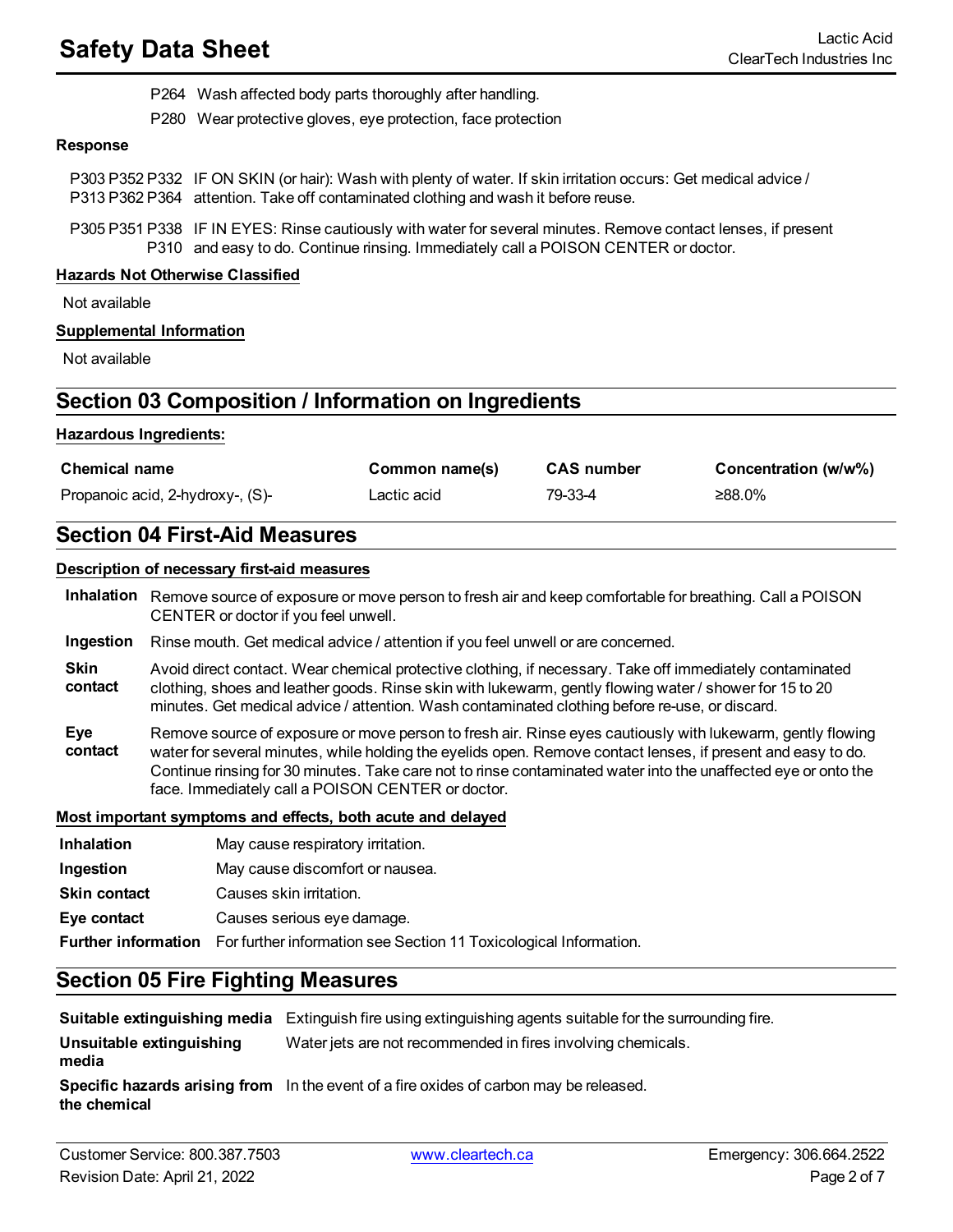**Special protective equipment** Wear NIOSH-approved self-contained breathing apparatus and chemical-protective **for fire-fighters** clothing.

### **Section 06 Accidental Release Measures**

| <b>Personal Precautions /</b><br><b>Protective Equipment /</b><br><b>Emergency Procedures</b> | Wear appropriate personal protective equipment (See Section 08 Exposure Controls and<br>Personal Protection). Stay upwind, ventilate area.                                                                                                                                                                                                      |
|-----------------------------------------------------------------------------------------------|-------------------------------------------------------------------------------------------------------------------------------------------------------------------------------------------------------------------------------------------------------------------------------------------------------------------------------------------------|
| <b>Environmental Precautions</b>                                                              | Prevent material from entering waterways, sewers or confined spaces. Notify local health<br>and wildlife officials. Notify operators of nearby water intakes.                                                                                                                                                                                   |
| <b>Methods and Materials for</b><br><b>Containment and Cleaning</b><br>Up                     | SMALL SPILLS: Stop or reduce leak if safe to do so. Clean up spill with non-reactive<br>absorbent and place in suitable, covered, labeled containers. Flush area with water.<br>Contaminated absorbent material may pose the same hazards as the spilled product.<br>LARGE SPILLS: Contact fire and emergency services and supplier for advice. |

## **Section 07 Handling and Storage**

|                                    | <b>Precautions for Safe Handling</b> Use proper equipment for lifting and transporting all containers. Use sensible industrial<br>hygiene and housekeeping practices. Wash thoroughly after handling. Avoid all situations<br>that could lead to harmful exposure.                                     |
|------------------------------------|--------------------------------------------------------------------------------------------------------------------------------------------------------------------------------------------------------------------------------------------------------------------------------------------------------|
|                                    | Inspect containers for damage or leaks before handling. If the original label is damaged or<br>missing replace with a workplace label. Have suitable emergency equipment for fires, spills<br>and leaks readily available.                                                                             |
| <b>Conditions for Safe Storage</b> | Store in a cool, dry, well-ventilated area, away from heat sources and incompatible<br>materials. Always store in original labeled container. Keep containers tightly closed when<br>not in use and when empty. Empty containers may contain hazardous residues. Protect<br>label and keep it visible. |
| Incompatibilities                  | Oxidizing agents, such as oxygen, hydrogen peroxide, sulphuric and nitric acids,<br>hypochlorites and permanganates.                                                                                                                                                                                   |

## **Section 08 Exposure Controls and Personal Protection**

#### **Exposure limits**

There are no known exposure limits for this product.

#### **Engineering controls**

**Ventilation Requirements** Mechanical ventilation (dilution or local exhaust), process or personnel enclosure and control of process conditions should be provided in accordance with all fire codes and regulatory requirements. Supply sufficient replacement air to make up for air removed by exhaust systems. **Other A** soak hose and eyewash station or emergency shower and eyewash station should be available, tested, and be in close proximity to the product being handled in accordance with provincial regulations.

#### **Protective equipment**

The following are recommendations only. It is the responsibility of the employer / user to conduct a hazard assessment of the process in which this product being used and determine the proper engineering controls and PPE for their process. Additional regulatory and safety information should be sought from local authorities and, if needed, a professional industrial hygienist.

**Eye and face protection** Where there is potential eye or face exposure, tightly fitting safety goggles and a face shield or a full face respirator or similar protective equipment which protects the wearer's face and eyes are recommended. Contact lenses are not recommended; they may contribute to severe eye injury.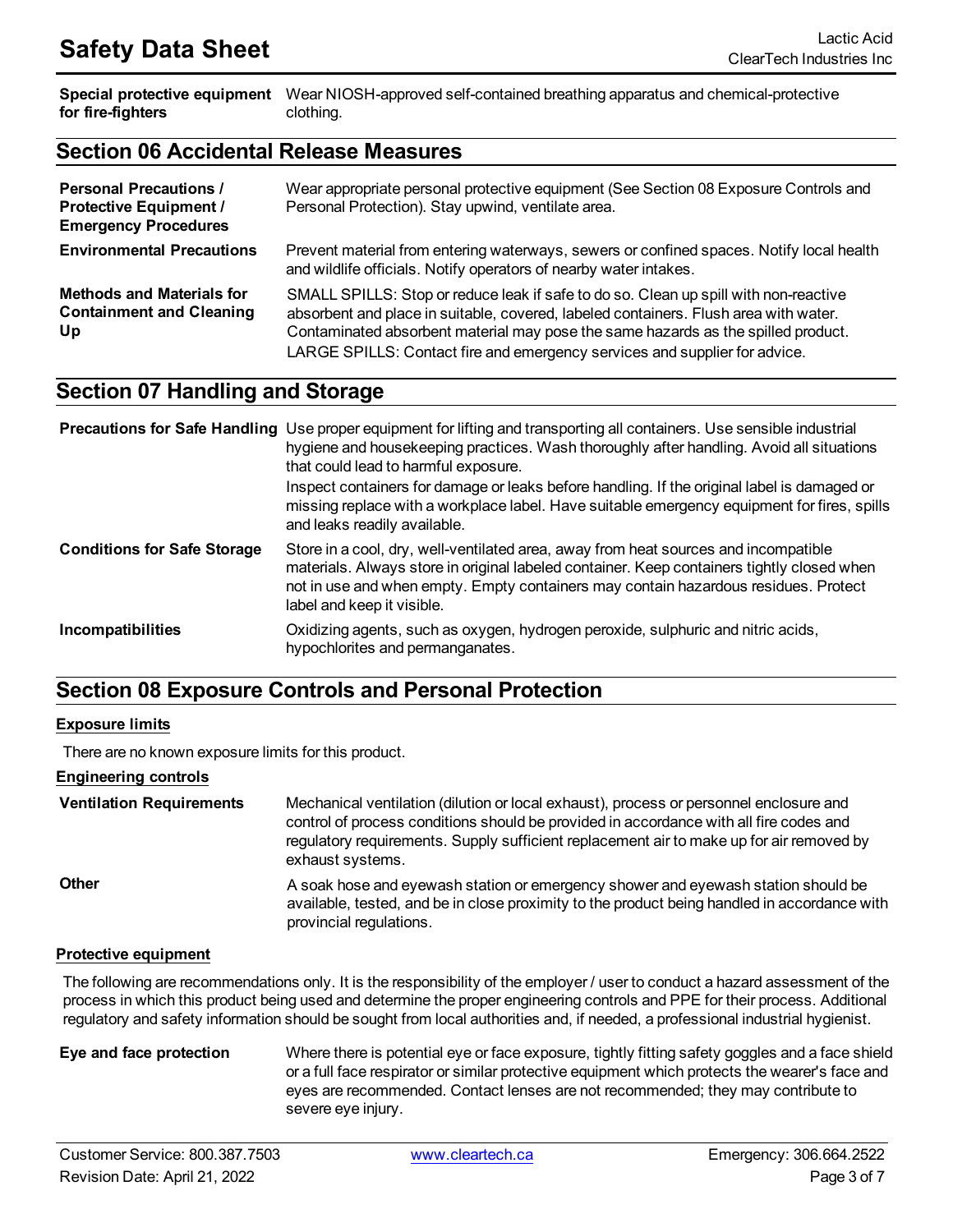## **Safety Data Sheet** Lactic Acid

| Hand and body protection      | Disposable latex or nitrile gloves are recommended to prevent incidental contact. Butyl<br>rubber, neoprene, or PVC skin protection is recommended for extended contact. Leather<br>gloves are not recommended for chemical protection. Refer to manufacturer's<br>specifications for breakthrough times and permeability information; note that breakthrough<br>times and permeability vary with temperature, application and age of material. Continued<br>use of contaminated safety gear or clothing is not recommended; wash before reuse or<br>discard. |
|-------------------------------|---------------------------------------------------------------------------------------------------------------------------------------------------------------------------------------------------------------------------------------------------------------------------------------------------------------------------------------------------------------------------------------------------------------------------------------------------------------------------------------------------------------------------------------------------------------|
| <b>Respiratory protection</b> | In case of insufficient ventilation wear suitable respiratory equipment.                                                                                                                                                                                                                                                                                                                                                                                                                                                                                      |
| <b>Thermal hazards</b>        | Not available                                                                                                                                                                                                                                                                                                                                                                                                                                                                                                                                                 |

## **Section 09 Physical and Chemical Properties**

**Appearance**

| <b>Physical state</b>                      | Liquid                         |
|--------------------------------------------|--------------------------------|
| Colour                                     | Colourless to straw coloured   |
| <b>Odour</b>                               | Acidic                         |
| <b>Odour threshold</b>                     | Not available                  |
| <b>Property</b>                            |                                |
| pH                                         | $<$ 2.0 $\omega$ 10%           |
| Melting point / freezing point             | < 80 °C                        |
| Initial boiling point and<br>boiling range | 120-130 °C                     |
| <b>Flash point</b>                         | Not available                  |
| <b>Evaporation rate</b>                    | Not available                  |
| <b>Flammability</b>                        | Not applicable                 |
| <b>Upper flammable limit</b>               | Not available                  |
| Lower flammable limit                      | Not available                  |
| Vapour pressure                            | Not available                  |
| Vapour density                             | 3.11                           |
| <b>Relative density</b>                    | Not applicable                 |
| <b>Solubility</b>                          | Miscible in water and glycerol |
| Partition coefficient: n-<br>octanol/water | $-0.54$                        |
| <b>Auto-ignition temperature</b>           | ~415 $^{\circ}$ C              |
| <b>Decomposition temperature</b>           | Not available                  |
| <b>Viscosity</b>                           | Not available                  |
| <b>Specific gravity</b>                    | 1.19-1.25 g/mL                 |
| <b>Particle characteristics</b>            | Not applicable                 |
| <b>Formula</b>                             | $C3H6O3$                       |
| <b>Molecular weight</b>                    | 90.078 g/mol                   |

## **Section 10 Stability and Reactivity**

| Reactivity       | Reacts violently with bases.                                                     |
|------------------|----------------------------------------------------------------------------------|
| <b>Stability</b> | This product is stable if stored according to the recommendations in Section 07. |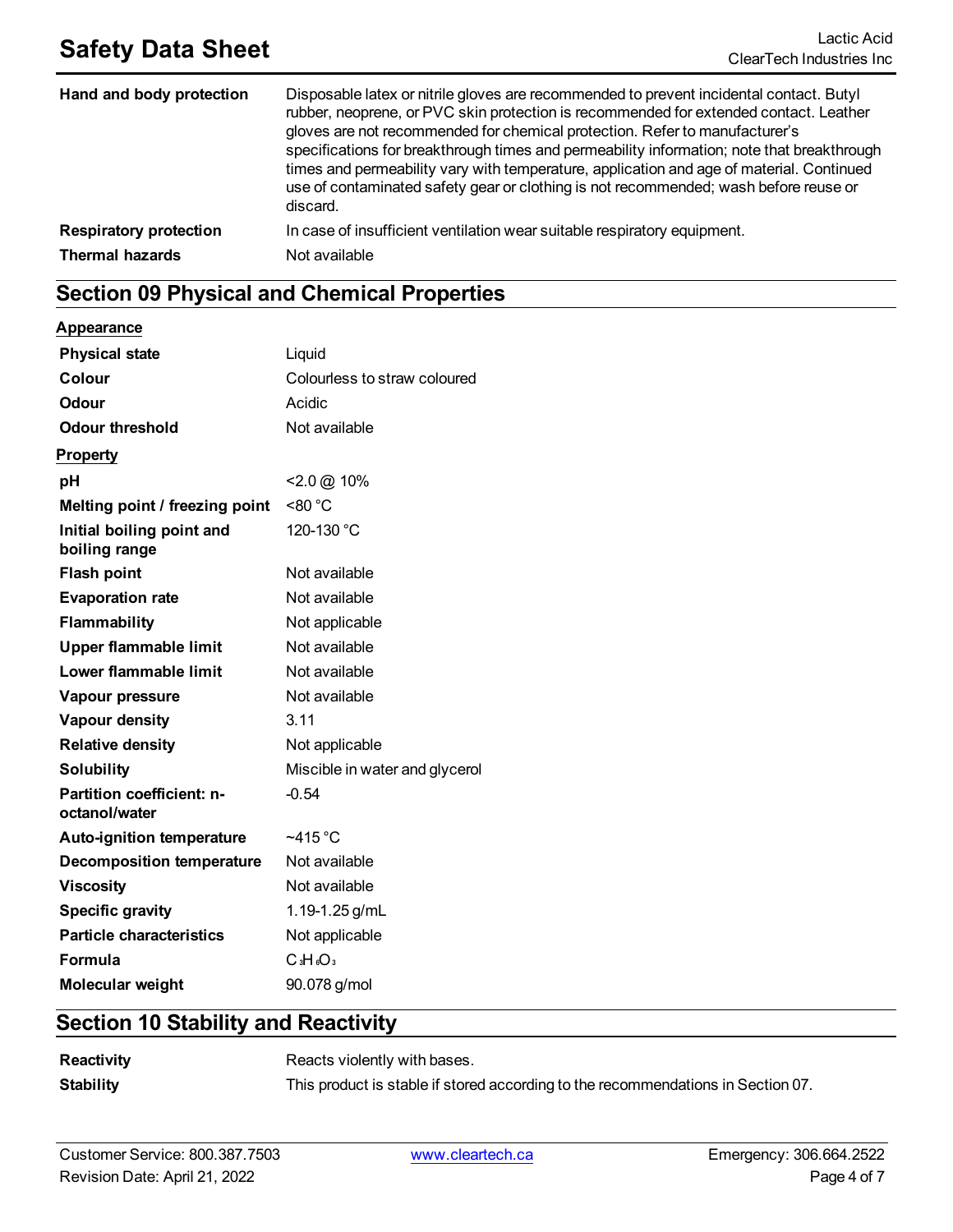## **Safety Data Sheet** Lactic Acid Lactic Acid

| Possibility of hazardous<br>reactions      | Hazardous polymerization is not known to occur.                                                                      |
|--------------------------------------------|----------------------------------------------------------------------------------------------------------------------|
| <b>Conditions to avoid</b>                 | Avoid contact with incompatible materials.                                                                           |
| Incompatible materials                     | Oxidizing agents, such as oxygen, hydrogen peroxide, sulphuric and nitric acids,<br>hypochlorites and permanganates. |
| <b>Hazardous decomposition</b><br>products | Thermal decomposition may produce oxides of carbon.                                                                  |

## **Section 11 Toxicological Information**

#### **Acute Toxicity (LD50 / LC50 values)**

| Component   | Route      | <b>Species</b> | Value             | <b>Exposure time</b> |
|-------------|------------|----------------|-------------------|----------------------|
| Lactic acid | Oral       | Rat            | $3,543$ mg/kg bw  |                      |
|             | Dermal     | Rabbit         | $>2,000$ mg/kg bw |                      |
|             | Inhalation | Rat            | $>7.94$ mg/L      | 4 hours              |

#### **Toxic Health Effect Summary**

| <b>Chemical</b><br>characteristics | No known effects                                                                                           |
|------------------------------------|------------------------------------------------------------------------------------------------------------|
| <b>Skin</b>                        | Causes skin irritation.                                                                                    |
| Ingestion                          | May cause discomfort or nausea.                                                                            |
| <b>Inhalation</b>                  | May cause respiratory irritation.                                                                          |
| Eye contact                        | Causes serious eye damage.                                                                                 |
| <b>Sensitization</b>               | This product and its components at their listed concentration have no known sensitizing effects.           |
| <b>Mutagenicity</b>                | This product and its components at their listed concentration have no known mutagenic effects.             |
| Carcinogenicity                    | This product and its components at their listed concentration have no known carcinogenic effects.          |
| Reproductive<br>toxicity           | This product and its components at their listed concentration have no known reproductive effects.          |
| Specific organ<br>toxicity         | This product and its components at their listed concentration have no known effects on specific<br>organs. |
| <b>Aspiration hazard</b>           | Not available                                                                                              |
| <b>Synergistic</b><br>materials    | Not available                                                                                              |

## **Section 12 Ecological Information**

#### **Ecotoxicity**

| Component                                  | Type                                                                                                                                                  | <b>Species</b>           | Value    | <b>Exposure Time</b> |
|--------------------------------------------|-------------------------------------------------------------------------------------------------------------------------------------------------------|--------------------------|----------|----------------------|
| lactic acid                                | LC50                                                                                                                                                  | Fish                     | 130 mg/L | 96 hours             |
|                                            | EC <sub>50</sub>                                                                                                                                      | Aquatic<br>invertabrates | 130 mg/L | 48 hours             |
|                                            | EC <sub>10</sub>                                                                                                                                      | Algea                    | 533 mg/L | 72 hours             |
| Biodegradability<br><b>Bioaccumulation</b> | The domestic substance list categorizes lactic acid as non-persistent.<br>The domestic substance list categorizes lactic acid as non-bioaccumulative. |                          |          |                      |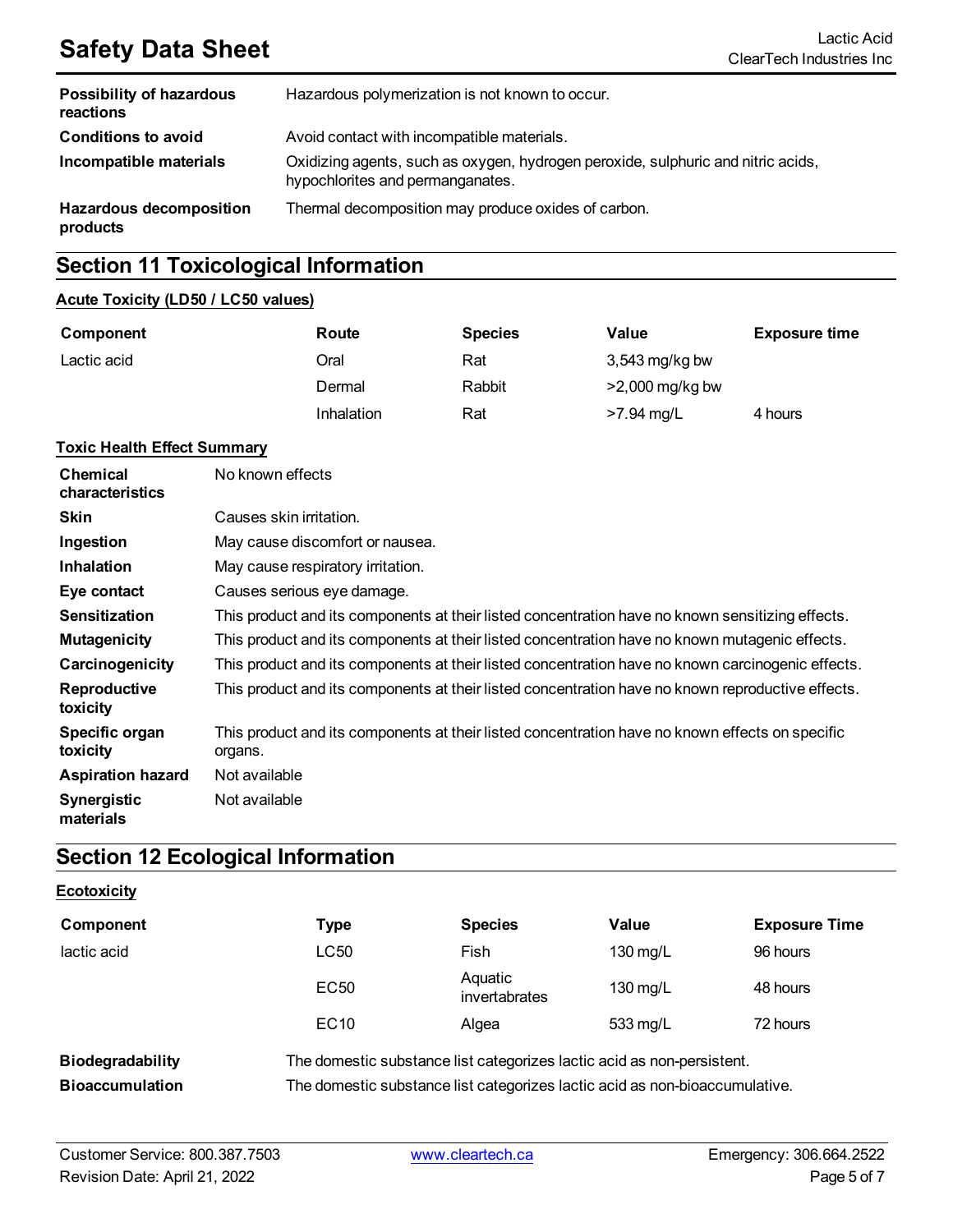## **Safety Data Sheet** Lactic Acid

| <b>Mobility</b>       | This product is water soluble, is not predicted to adsorb to soil and may contaminate ground<br>water. |
|-----------------------|--------------------------------------------------------------------------------------------------------|
| Other adverse effects | Not available                                                                                          |

## **Section 13 Disposal Considerations**

| <b>Waste From Residues /</b>  | Dispose in accordance with all federal, provincial, and local regulations including the                                                                                     |
|-------------------------------|-----------------------------------------------------------------------------------------------------------------------------------------------------------------------------|
| <b>Unused Products</b>        | Canadian Environmental Protection Act.                                                                                                                                      |
| <b>Contaminated Packaging</b> | Do not remove label, follow label warnings even after the container is empty. Empty<br>containers should be recycled or disposed of at an approved waste handling facility. |

## **Section 14 Transport Information**

| UN number                                  | Not available                                                                                                                     |
|--------------------------------------------|-----------------------------------------------------------------------------------------------------------------------------------|
| UN proper shipping name<br>and description | Not available                                                                                                                     |
| Transport hazard class(es)                 | Not available                                                                                                                     |
| Packing group                              | Not available                                                                                                                     |
| <b>Excepted quantities</b>                 | Not available                                                                                                                     |
| <b>Environmental hazards</b>               | Not listed as a marine pollutant under Canadian TDG Regulations, schedule III.                                                    |
| <b>Special precautions</b>                 | No special provisions                                                                                                             |
| <b>Transport in bulk</b>                   | ERAP index: not available                                                                                                         |
|                                            | MARPOL 73/78 and IBC Code:<br>This product is not listed in Chapter 17 of the IBC Code.                                           |
| <b>Additional information</b>              | Secure containers (full or empty) during shipment and ensure all caps, valves, or closures<br>are secured in the closed position. |

**TDG PRODUCT CLASSIFICATION: This product has been classified on the preparation date specified at section 16** of this SDS, for transportation in accordance with the requirements of part 2 of the Transportation of Dangerous Goods Regulations. If applicable, testing and published test data regarding the classification of this product are **listed in the references at section 16 of this SDS.**

## **Section 15 Regulatory Information.**

**NOTE: THE PRODUCT LISTED ON THIS SAFETY DATA SHEET HAS BEEN CLASSIFIED IN ACCORDANCE WITH THE HAZARD CRITERIA OF THE CANADIAN HAZARDOUS PRODUCTS REGULATIONS. THIS SAFETY DATA SHEET CONTAINS ALL INFORMATION REQUIRED BY THOSE REGULATIONS.**

All components of this product appear on the domestic substance list.

## **Section 16 Other Information**

#### **Date of latest revision: April 21, 2022**

**Note:** The responsibility to provide a safe workplace remains with the buyer / user. The buyer / user should consider the health hazards and safety information contained herein as a guide and should take those precautions required in an individual operation to instruct employees and develop work practice procedures for a safe work environment. The information contained herein is, to the best of our knowledge and belief, accurate. However, since the conditions of handling and use are beyond our control, we make no guarantee of results, and assume no liability for damages incurred by the use of this material. It is the responsibility of the buyer / user to comply with all applicable laws and regulations regarding handling, using, reselling and shipping this product.

#### **Attention: Receiver of the chemical goods / SDS coordinator**